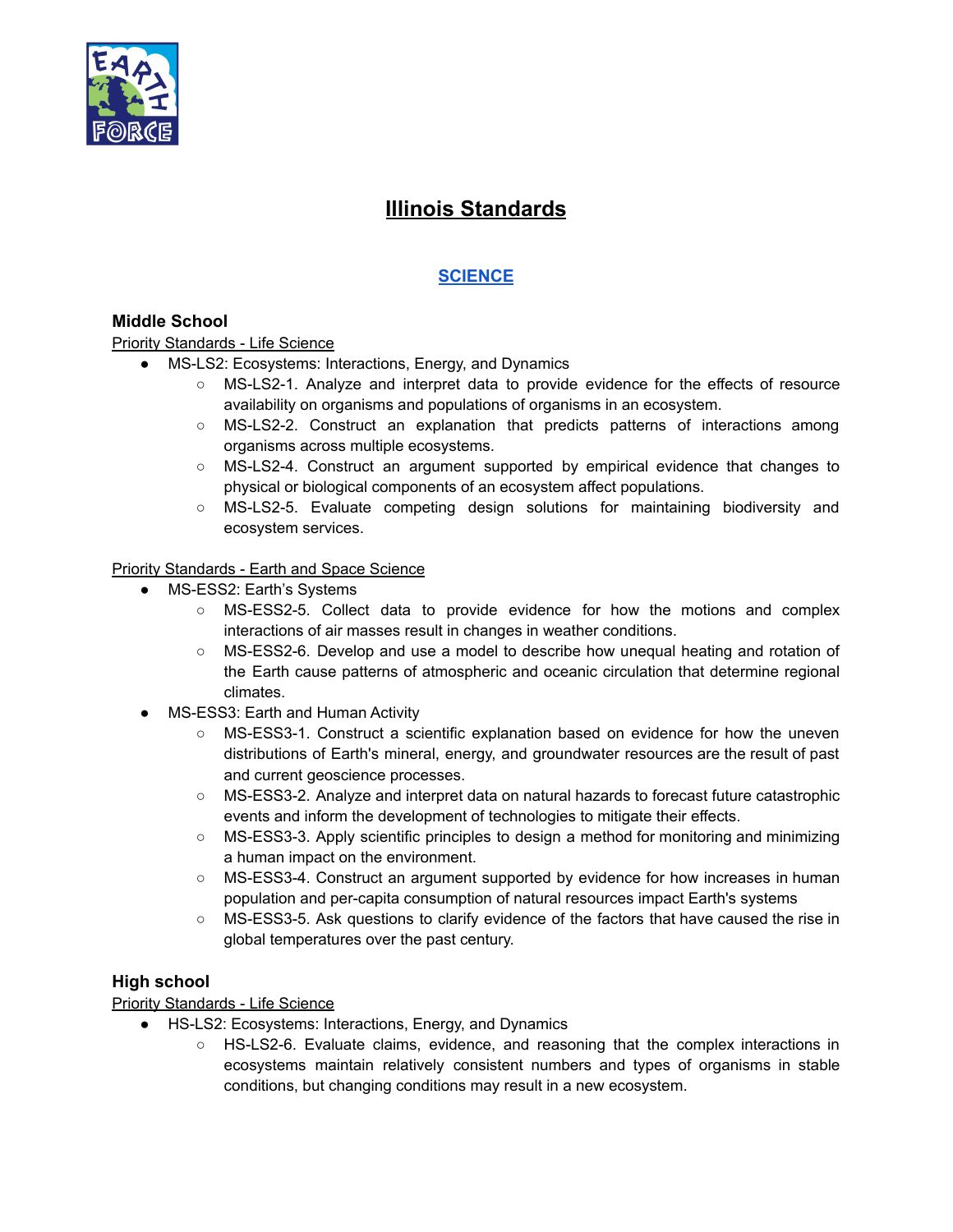

- HS-LS2-7. Design, evaluate, and refine a solution for reducing the impacts of human activities on the environment and biodiversity.
- HS-LS2-8. Evaluate evidence for the role of group behavior on individual and species' chances to survive and reproduce.

#### Priority Standards - Earth and Space Science

- HS-ESS2: Earth's Systems
	- HS-ESS2-2. Analyze geoscience data to make the claim that one change to Earth's surface can create feedback that causes changes to other Earth systems.
	- HS-ESS2-4. Use a model to describe how variations in the flow of energy into and out of Earth's systems result in changes in climate.
	- HS-ESS2-5. Plan and conduct an investigation of the properties of water and its effects on Earth materials and surface processes.
- HS-ESS3: Earth and Human Activity
	- HS-ESS3-1. Construct an explanation based on evidence for how the availability of natural resources, occurrence of natural hazards, and changes in climate have influenced human activity.
	- HS-ESS3-2. Evaluate competing design solutions for developing, managing, and utilizing energy and mineral resources based on cost-benefit ratios.
	- HS-ESS3-4. Evaluate or refine a technological solution that reduces impacts of human activities on natural systems

# **SOCIAL [SCIENCE](https://www.isbe.net/Documents/Illinois-Priority-Learning-Standards-2020-21-Social-Science-Learning.pdf)**

# **Middle School**

#### *Civic Standards*

- SS.CV.5.6-8.LC, MdC, MC : Apply civic virtues and democratic principles in school and community settings
- SS.CV.3.6-8.LC, MdC, MC: Compare the means by which individuals and groups change societies, promote the common good, and protect rights.
- SS.CV.6.6-8.LC: Determine whether specific rules and laws (both actual and proposed) resolve the problems they were meant to address.
- SS.CV.1.6-8.MC: Evaluate the powers and responsibilities of citizens, political parties, interest groups, and the media.
- SS.CV.4.6-8.LC: Explain the connection between interests and perspectives, civic virtues, and democratic principles when addressing issues in government and society.

#### Developing Questions and planning inquiries

- SS.IS.6-8. Create essential questions to help quide inquiry about a topic
- SS.IS.2.6-8. Ask essential and focusing questions that will lead to independent research
- SS.IS.3.6-8. Determine sources representing multiple points of view that will assist in organizing a research plan.

#### Evaluation sources and using evidence

• SS.IS.4.6-8.L.C. Determine the value of sources by evaluating their relevance and intended use.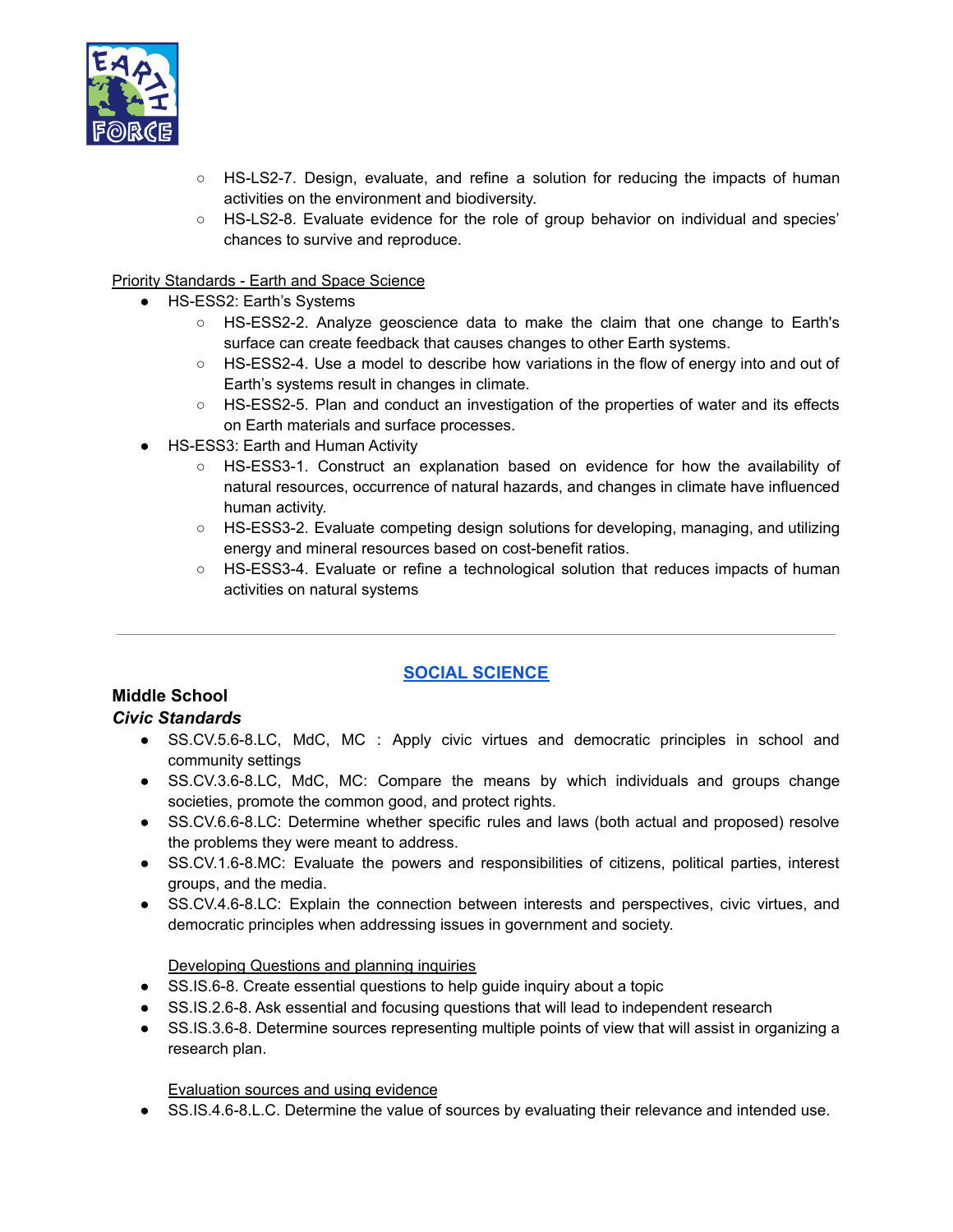

- SS.IS.4.6-8.Md.C. Determine credibility of sources based upon their origin, authority, and context
- SS.IS.4.6-8.MC. Gather relevant information from credible sources and determine whether they support each other.
- SS.IS.5.6-8.MdC.Identify evidence from multiple sources to support claims, noting its limitations.
- SS.IS.5-6.8.MC. Develop claims and counterclaims while pointing out the strengths and limitations of both.

#### Communicating Conclusion and taking informed action

- SS.IS.6.6-8LC. Construct arguments using claims and evidence from multiple sources, while acknowledging their strengths and limitations.
- SS.IS.6.6-8 MdC. Construct explanations using reasoning, correct sequence, examples, and details, while acknowledging their strengths and weaknesses.
- SS.IS.6.6-8 MC. Present arguments and explanations that would appeal to audiences and venues outside the classroom using a variety of media.
- SS.IS.7.6-8. Critique the structure and credibility of arguments and explanations (self and others).
- SS.IS.8.6-8.L.C. Analyze how a problem can manifest itself and the challenges and opportunities faced by those trying to address it.
- SS.IS.8.6-8.MdC. Assess individual and collective capacities to take action to address problems and identify potential outcomes
- SS.IS.8.6-8 MC. Apply a range of deliberative and democratic procedures to make decisions and take action in schools and community contexts.

# *Geography Standards*

- SS.G.2.6-8.LC: Explain how humans and their environment affect one another.
- SS.G3.6-8.MdC: Explain how changes in transportation and communication influence the spatial connections among human settlements and affect the spread of ideas and culture.
- SS.G2.6-8.MC: Evaluate how cultural and economic decisions influence environments and the daily lives of people in both nearby and distant places

# **High school**

- Constructing Essential Questions SS.IS.1.9- 12: Address essential questions that reflect an enduring issue in the field.
- Constructing Supporting Questions SS.IS.2.9-12: Explain how supporting questions contribute to an inquiry.
- Determining Helpful Sources SS.IS.3.9-12: Develop new supporting and essential questions through investigation, collaboration, and using diverse sources
- Gathering and Evaluating Sources SS.IS.4.9-12: Gather and evaluate information from multiple sources while considering the origin, credibility, point of view, authority, structure, context, and corroborative value of the sources.
- Communicating Conclusions SS.IS.6.9-12. Construct and evaluate explanations and arguments using multiple sources and relevant, verified information
- Critiquing Conclusions SS.IS.7.9-12. Articulate explanations and arguments to a targeted audience in diverse settings.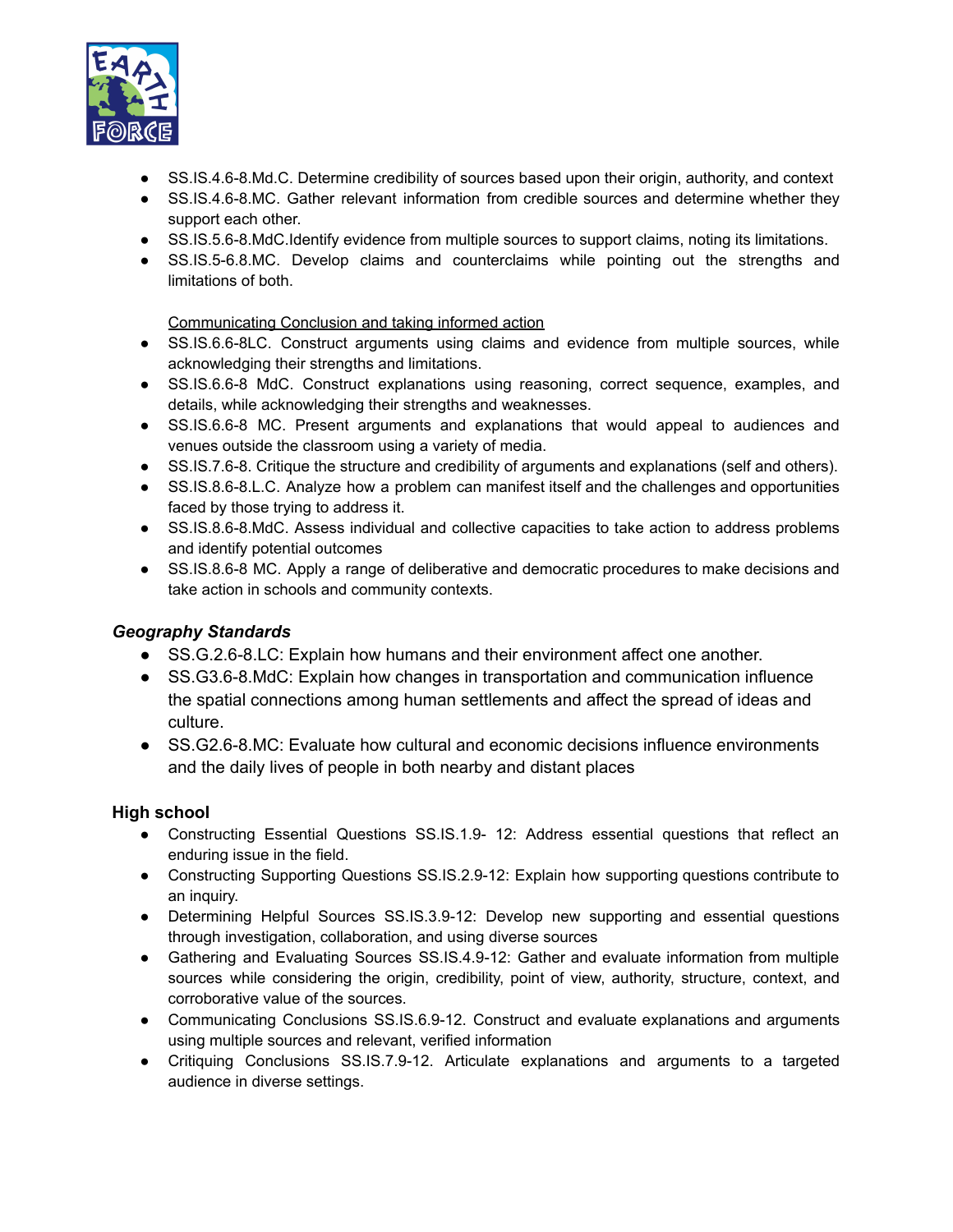

- Taking Informed Action SS.IS.8.9-12. Use interdisciplinary lenses to analyze the causes and effects of and identify solutions to local, regional, or global concerns.
- Taking Informed Action SS.IS.9.9-12. Use deliberative processes and apply democratic strategies and procedures to address local, regional or global concerns and take action in or out of school.

#### *Civics*

- SS.CV.1.9-12. Distinguish the rights, roles, powers, and responsibilities of individuals and institutions in the political system.
- SS.CV.5.9-12. Analyze the impact of personal interest and diverse perspectives on the application of civic dispositions, democratic principles, constitutional rights, and human rights.
- SS.CV.8.9-12: Analyze how individuals use and challenge laws to address a variety of public issues.

#### *Geography*

- SS.G.1.9-12: Use maps (created using geospatial and related technologies, if possible), satellite images, and photographs to display and explain the spatial patterns of physical, cultural, political, economic, and environmental characteristics.
- SS.G.3.9-12: Analyze and explain how humans impact and interact with the environment and vice versa.
- SS.G.4.9-12: Evaluate how political and economic decisions have influenced cultural and environmental characteristics of various places and regions.
- SS.G.8.9-12: Evaluate how short- and long-term climate variability impacts human migration and settlement patterns, resource use, and land uses.
- SS.G.9.9-12: Describe and explain the characteristics that constitute a particular culture.
- SS.G.11.9-12: Explain how globalization impacts the cultural, political, economic, and environment characteristics of a place or region.

# **ENGLISH [LANGUAGE](https://www.isbe.net/Documents/Illinois-Priority-Learning-Standards-2020-21-ELA.pdf) ARTS**

# **6th, 7th and 8th grade**

#### *Reading Informational Text (IAR Evidence Statements)*

- $\bullet$  RI 1 (RST 1, RH 1)
	- $\circ$  RI 1: Cite textual evidence to support analysis of what the text says explicitly as well as inferences drawn from the text.
	- RST 1: Cite specific textual evidence to support analysis of science and technical texts.
	- RH 1: Cite specific textual evidence to support analysis of primary and secondary sources.
- RI 2 (RST 2, RH 2)
	- RST 2: Determine the central ideas or conclusions of a text; provide an accurate summary of the text distinct from prior knowledge or opinions.
	- RH 2: Determine the central ideas or information of a primary or secondary source; provide an accurate summary of the source distinct from prior knowledge or opinions
- RI 3 (RST 3, RH 3)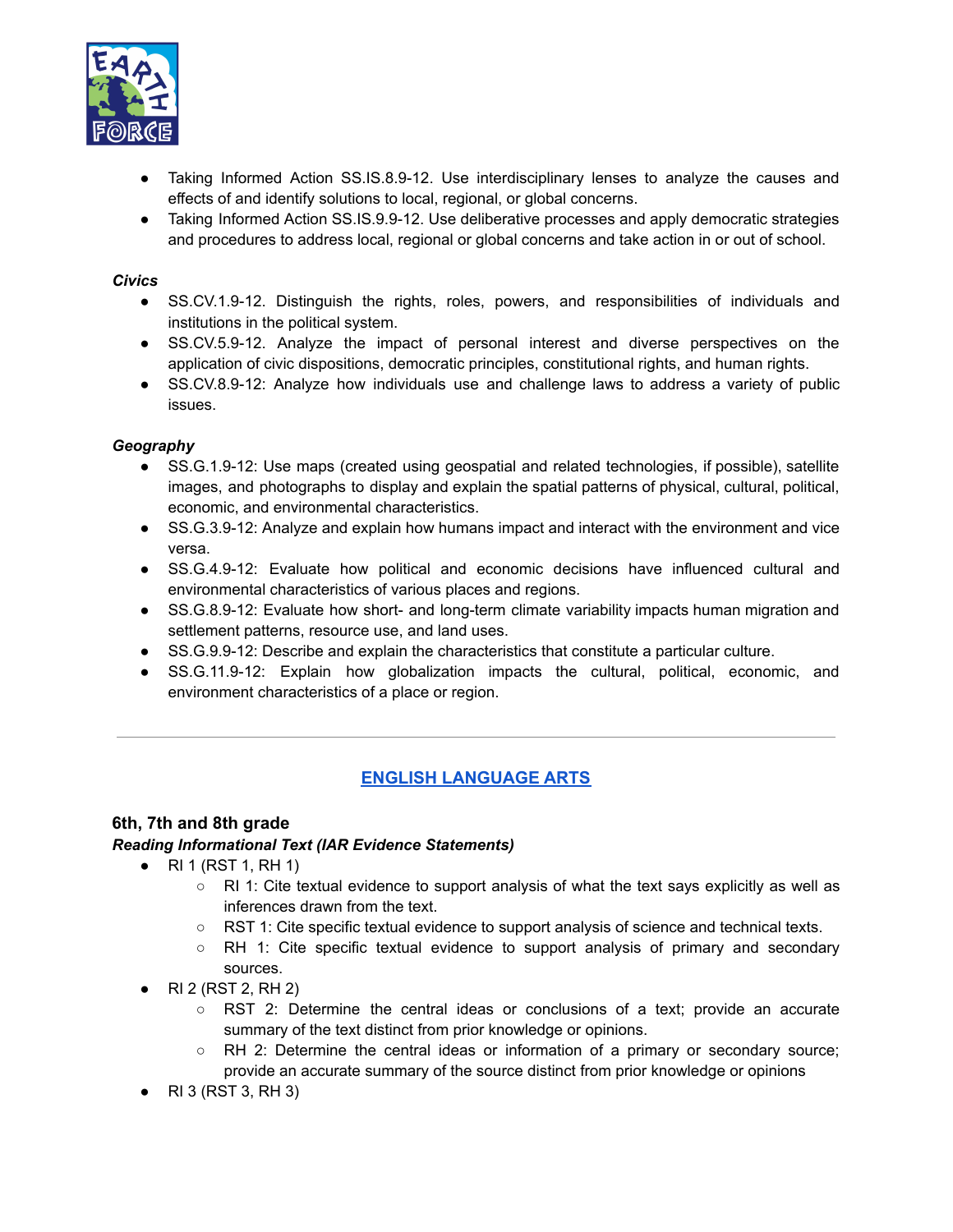

- RST 3: Follow precisely a multistep procedure when carrying out experiments, taking measurements, or performing technical tasks.
- RH 3: Identify key steps in a text's description of a process related to history/social studies (e.g., how a bill becomes law, how interest rates are raised or lowered).
- $\bullet$  RI 7 (RST 7, RH 7)
	- RI 7: Integrate information presented in different media or formats (e.g., visually, quantitatively) as well as in words to develop a coherent understanding of a topic or issue.
	- RST 7: Integrate quantitative or technical information expressed in words in a text with a version of that information expressed visually (e.g., in a flowchart, diagram, model, graph, or table).
	- RH 7: Integrate visual information (e.g., in charts, graphs, photographs, videos, or maps) with other information in print and digital texts.
- $\bullet$  RI 8 (RST 8, RH 8)
	- $\circ$  RI 8: Trace and evaluate the argument and specific claims in a text, distinguishing claims that are supported by reasons and evidence from claims that are not.
	- RST 8: Distinguish among facts, reasoned judgment based on research findings, and speculation in a text.
	- RH 8: Distinguish among fact, opinion, and reasoned judgment in a text.
- $\bullet$  RI 9 (RST 9, RH 9)
	- RH9: Analyze the relationship between a primary and secondary source on the same topic

#### *Written Expression (Writing Standards)*

- W1 Write arguments to support claims with clear reasons and relevant evidence.
- W2 Write informative/explanatory texts to examine a topic and convey ideas, concepts, and information through the selection, organization, and analysis of relevant content.
- W4 Produce clear and coherent writing in which the development, organization, and style are appropriate to task, purpose, and audience. (Grade-specific expectations for writing types are defined in standards 1–3 above.)
- W5 With some guidance and support from peers and adults, develop and strengthen writing as needed by planning, revising, editing, rewriting, or trying a new approach. (Editing for conventions should demonstrate command of Language standards 1–3 up to and including grade 6)
- W6 Use technology, including the Internet, to produce and publish writing as well as to interact and collaborate with others; demonstrate sufficient command of keyboarding skills to type a minimum of three pages in a single sitting.
- W7 Conduct short research projects to answer a question, drawing on several sources and refocusing the inquiry when appropriate.
- W9 Draw evidence from literary or informational texts to support analysis, reflection, and research.
- W10 Write routinely over extended time frames (time for research, reflection, and revision) and shorter time frames (a single sitting or a day or two) for a range of discipline-specific tasks, purposes, and audiences.

# **9th and 10th Grade**

● RI.9- 10.1 Cite strong and thorough textual evidence to support analysis of what the text says explicitly as well as inferences drawn from the text.